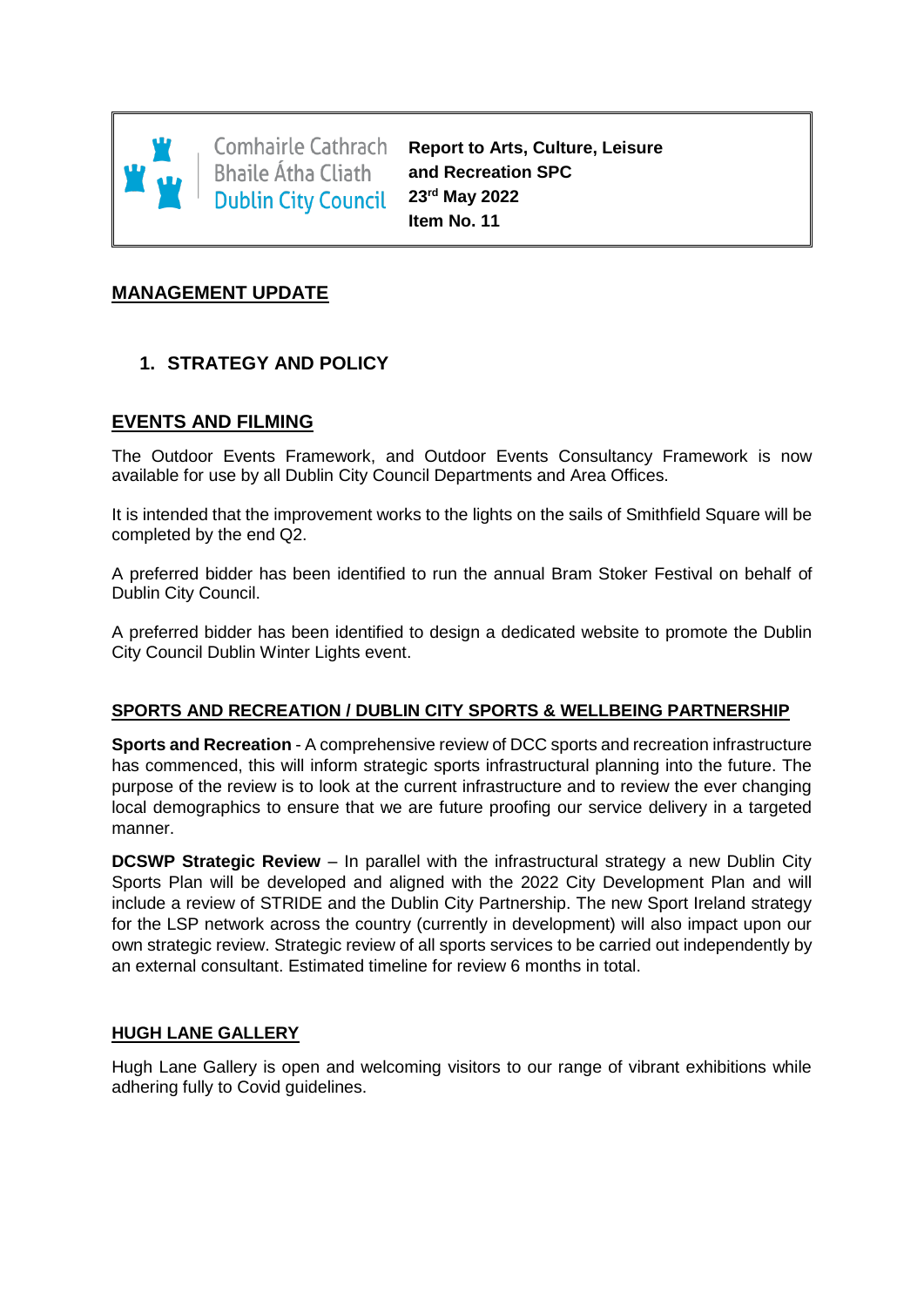## **LIBRARIES**

Dublin City Libraries has successfully lead the implementation of a new National **library management system** which went live in March 2022. The *Spydus* cloud software provides a user-friendly experience for library users and will make it easier to manage the provision of books, ebooks and e magazines, and a wide range of online resources. DCL will also manage the National helpdesk for the new system. More information [here.](https://www.dublincity.ie/library/blog/your-online-library-system-changing-better)

DCL will introduce the **My Open Library** initiative at Pembroke Library during May, greatly increasing public access to the library, with unstaffed hours available from 8:00am till 10:00am and 8:00pm till 10:00pm Monday to Saturday, and from 8am till 10pm on Sundays. Regular staffed service will continue during advertised hours at Pembroke Library.

### **PARKS, BIODIVERSITY & LANDSCAPE SERVICES**

Biodiversity Action Plan

| <b>Strategy</b>                                                                        | <b>Progress/Current Status</b>                                                                           | <b>Next Stage</b>                                                                                     |  |
|----------------------------------------------------------------------------------------|----------------------------------------------------------------------------------------------------------|-------------------------------------------------------------------------------------------------------|--|
| Dublin City<br><b>Biodiversity Action</b><br>Plan 2021-2025                            | Graphic design and print being<br>$\blacksquare$<br>finalised.                                           | Publish plan in May<br>$\blacksquare$<br>2022                                                         |  |
| New projects and<br>ongoing actions<br>under the<br><b>Biodiversity Action</b><br>Plan | 1. River bird monitoring, raptor protocols<br>project and swifts projects starting in<br>$Q2$ and $Q3$ ; | 1. Work with communities<br>and swifts in Q2                                                          |  |
|                                                                                        | 2. Dublin wetlands - site plans being<br>developed for Belcamp wetland;                                  | 2. Wetlands design to be<br>completed                                                                 |  |
|                                                                                        | 3. Fox in the City: equipment testing<br>successful;                                                     | 3. Collars to be fitted to<br>foxes in Q3 after<br>breeding season                                    |  |
|                                                                                        | 4. Bird monitoring - 25 bird boxes<br>installed in Q1                                                    | 4. Monitoring of boxes in<br>Q2                                                                       |  |
|                                                                                        | 5. Macroalgal blooms - seaweed poster<br>launched with Lord Mayor.                                       | 5. Research ongoing in<br>Q2 and project report<br>Q <sub>3</sub>                                     |  |
|                                                                                        | 6. River Liffey subtidal Invasive Alien<br>Species project at second stage                               | 6. Genetic analysis<br>ongoing. Report in Q3                                                          |  |
|                                                                                        | 7. Biodiversity Officer met with 10<br>community groups in Q1 regarding<br>local biodiversity projects   | 7. Setting up community<br>information events and<br>confirming projects                              |  |
|                                                                                        | 8. Education and outreach hosted for<br>wetlands day. Programme for Q2 and<br>Q3 being finalised.        | 8. Biodiversity Week in<br>Q2; Rose Festival,<br>Heritage Week and<br>events in Q3; schools<br>in Q4. |  |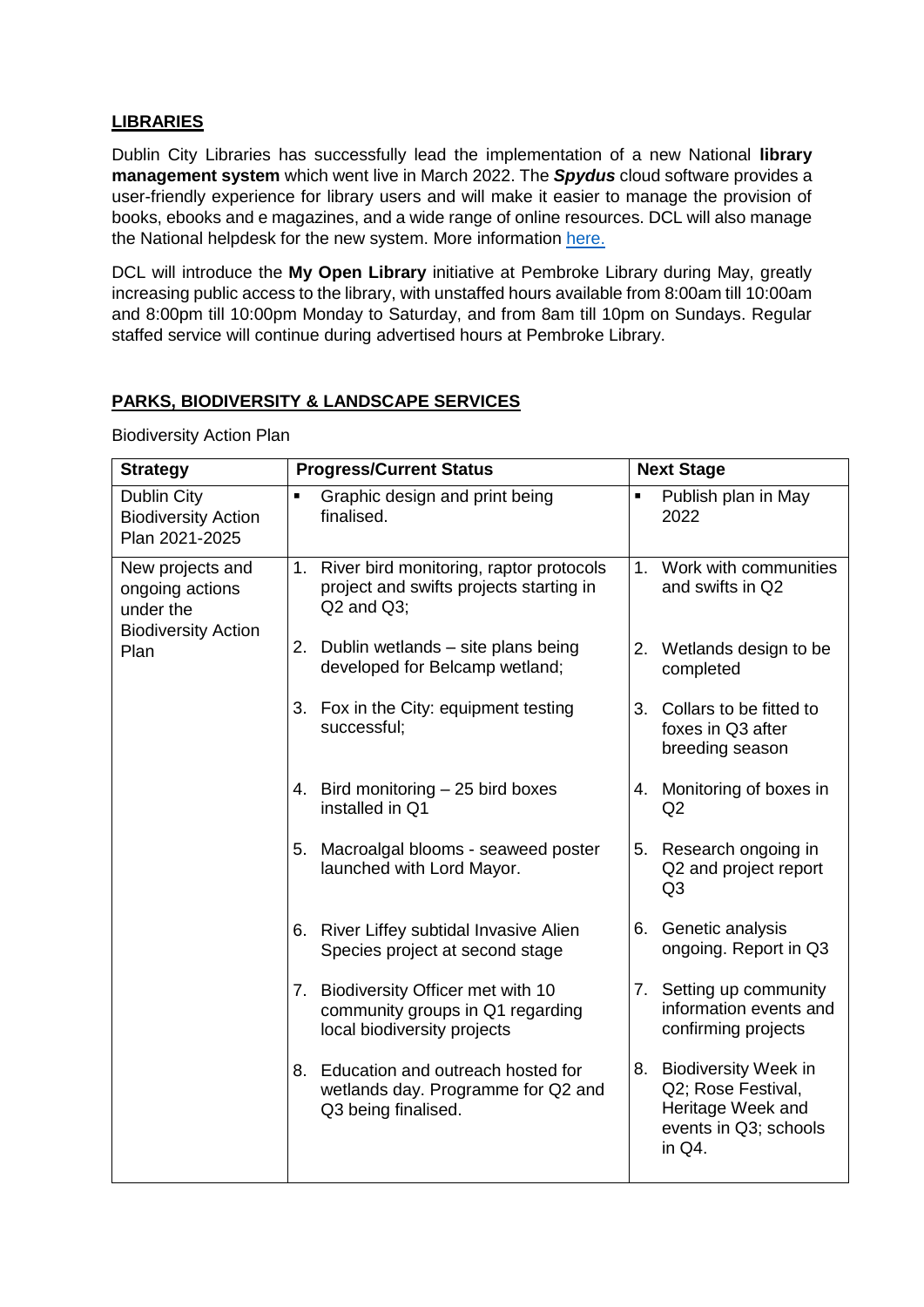|                  | 9. Mink surveys of Dodder and Tolka<br>Rivers booked for Q4. | Mink surveys along<br>9.<br><b>Tolka and Macroalgal</b><br>blooms project ongoing<br>in 2022. |
|------------------|--------------------------------------------------------------|-----------------------------------------------------------------------------------------------|
| Dublin Bay       | <b>Conservation and Research Strategy</b>                    | 1. Launch of strategy in                                                                      |
| <b>Biosphere</b> | completed by Biodiversity Officers.                          | Q2.                                                                                           |

In accordance with a more sustainable policy with regard to amenity grass maintenance to support the establishment of wildflower rich swards, from May 2022 DCC will not be cutting grass margins in residential estates. Residents who wish to maintain a more manicured margin can do so. This policy is in keeping with the policy of every other local authority in the country.

Support for Tidy Towns and environmental groups who wish to contribute to the appearance of their neighbourhood streets will be available by contacting their local public domain officer. The maintenance of open spaces will remain the same albeit with a greater emphasis on establishing wildflower swards.

# **Dublin City Play Strategy**

Following a citywide schools competition 'Create a Title for the Dublin City Play Strategy, the winning title was created by Pupil from Francis St School Aged 10 years. The now titled

"Everywhere, any day, you can play" Dublin City Play Strategy 2022 – 2027 is currently at design and print stage and publication is due by end of May 2022.

## **2. INFORMATION RELEVANT TO SPC**

## **EVENTS AND FILMING**

Dublin City Council Events, in partnership with the Dublin City Council Arts Office intend to launch the first musical Fleadh event on Smithfield Square, June 18<sup>th</sup>/19<sup>th</sup>. Events are currently working with local business on the square and the Dublin City Council Irish language office to promote the event. The event is free with a family focused theme.

Dublin City Council Events have identified a preferred bidder through the outdoor events framework to facilitate free family focused events in city centre parks. The first parks to trial these events will be Merrion Square Park and Mountjoy Square Park.

## **SPORT AND RECREATION / DUBLIN CITY SPORTS & WELLBEING PARTNERSHIP**

**Sports Ambassador Programme -** The new Sports Ambassador programme will be formally launched by end of May 2022. The purpose of this initiative is to further inform communities, promote new programmes/ initiatives and highlight our commitment to delivery of services to all citizens from cradle to grave and ensure we continue to be actively focused on social inclusion.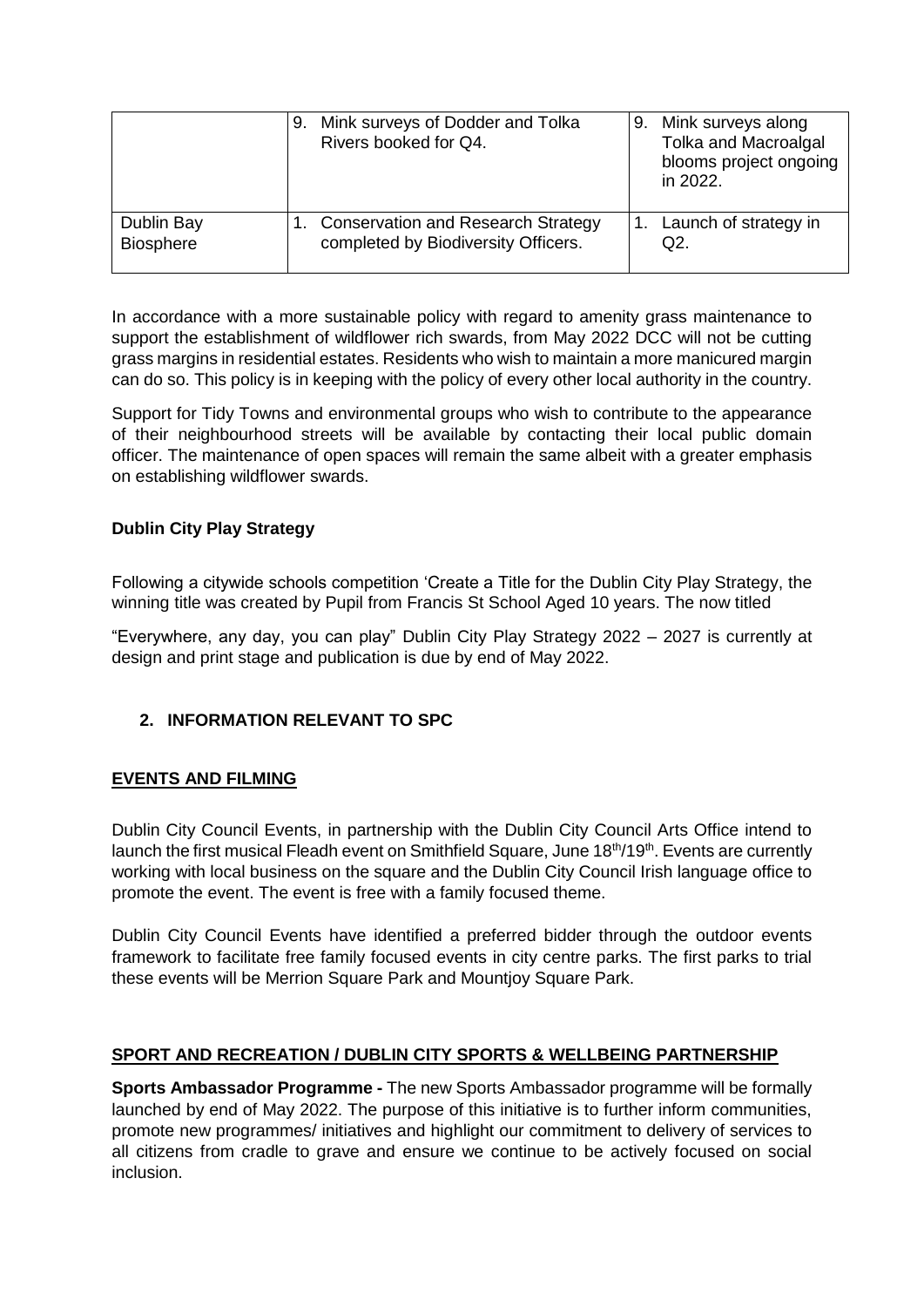**Funding Secured** - 7 Sports Capital Grants were secured to a total value of €377,844

**DCSWP Governance Code** - Work ongoing around strengthening the mechanisms of the DCSWP Advisory Board in addition to other key requirements of the Code. Declaration of compliance anticipated for Q3 2022.

**Active Cities** – Logo and brand identity has finally been developed and signed off. Recruitment process currently underway for Active Cities Officer (local lead for Dublin City). Meanwhile, work is ongoing in collaboration with the National Active Cities Lead Officer, Sport Ireland and the other relevant Local Sports Partnerships. A presentation on Active Cities will be given to the SPC at the May meeting.

### **HUGH LANE GALLERY**

### **New Exhibitions:**

### **Corot and Constable: Landscape Pioneers** : Opened 9th April

This display celebrates the return of *Avignon from the West* (pictured) by Jean-Baptiste-Camille Corot, which is one of the paintings from the Sir Hugh Lane Bequest shared with the National Gallery, London. It features Hugh Lane Gallery's exceptional collection of works by Corot alongside landscapes by John Constable and Charles François Daubigny.

### **Forthcoming Exhibitions:**

### **Re-Discover Eva Gonzales: 1 st June – 18th September2022 Partnership with the National Gallery, London**

We are delighted to present the first partnership exhibition organised by the National Gallery London and HLG as a result of the new Sir Hugh Lane Bequest Agreement( February 2021). Re-Discover Eva Gonzales is an exploration of the relationship between Manet and Eva Gonzales, his only pupil, her work and that of female contemporaries. The show sets to present the imposing and elusive *Portrait of Eva Gonzalès* in the context of women's artistic practice in 19th-century Paris, Gonzalès's development as a professional painter. It also explores Manet's career in 1870, his growing position as leader of a new school of painting, his longstanding engagement with the Old Masters, and his other portraits of artist and writer friends, from which his depiction of Gonzalès departs significantly.

### **Current Exhibitions**

Current Exhibitions are listed on: [http://www.hughlane.ie](http://www.hughlane.ie/)

### **Education**

<http://www.hughlane.ie/lectures/forthcoming-lectures> <https://twitter.com/TheHughLane> <https://www.instagram.com/thehughlane/> <https://www.facebook.com/thehughlane/>

### **Future Exhibitions**

### **17th March – 10th July 2022**

Patrick Graham is one of Ireland's most respected contemporary painters who emerged in the 1980s. In this period of uncertainty Patrick Graham, consolidated a position that was dedicated to a revival of painting and the search for existential meaning through aesthetic experience.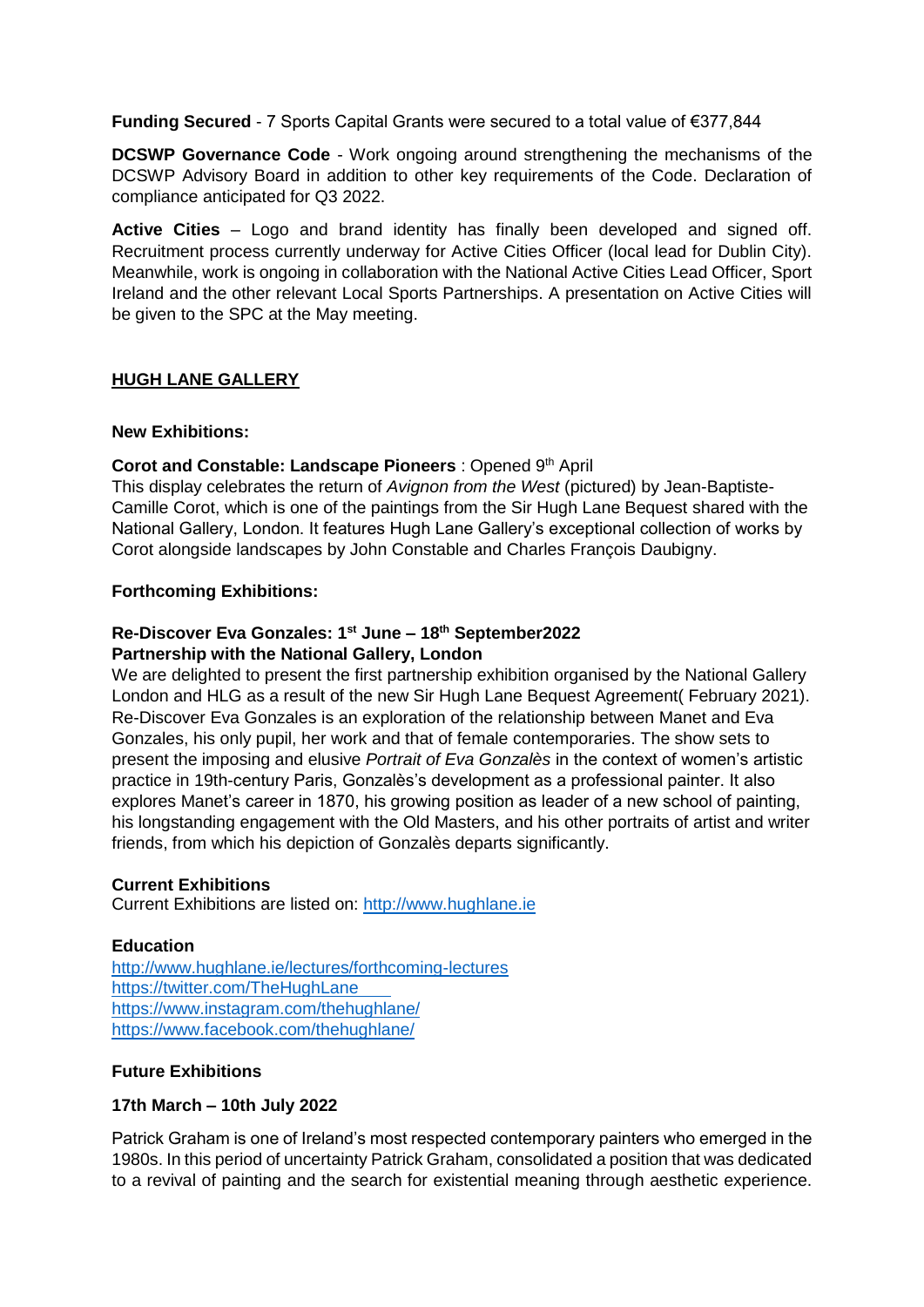Using the fundamental language of painting he addressed not only the religious, political and social spheres of modern Ireland but also developed his practice into a considered and meditative representation of humanity's transient existence.

Commissioned writers: Richard Cork, Jörg Heiser and Kelly Grovier.

Works are in process of curatorial selection and loan requests have been sent.

#### **Education**

<http://www.hughlane.ie/lectures/forthcoming-lectures> <https://twitter.com/TheHughLane> <https://www.instagram.com/thehughlane/> <https://www.facebook.com/thehughlane/>

#### **Exhibitions**

Current Exhibitions are listed on:

[http://www.hughlane.ie](http://www.hughlane.ie/)

### **LIBRARIES**

**2022 DUBLIN Literary Award Winner Announcement**: Now in its 27th year, the award is unique in its reader centred nomination process, involving libraries and librarians from around the world. Sponsored by Dublin City Council, it plays a vital role in highlighting Dublin's status as a UNESCO City of Literature. The winner will be announced at 1pm on the Speranza stage on Monday 23rd May by Lord Mayor of Dublin, Alison Gilliland, as part of [International](https://scanner.topsec.com/?d=1962&t=fac8bf0e764b3f13f424cac6eacf46e76c39c024&r=show&u=https%3A%2F%2Filfdublin.com%2F)  [Literature Festival Dublin.](https://scanner.topsec.com/?d=1962&t=fac8bf0e764b3f13f424cac6eacf46e76c39c024&r=show&u=https%3A%2F%2Filfdublin.com%2F) The annual winner interview, hosted by Professor Michael Cronin (TCD), will take place at 6 pm on the same day on the Synge stage at the ILDF.

History on your doorstep: Last month, the fourth volume of ['History on your Doorstep'](https://scanner.topsec.com/?d=1962&r=show&t=b7a6fcf6525c7c5d163152ff8162ffe320d9f59b&u=https%3A%2F%2Fdublincitylibraries.us4.list-manage.com%2Ftrack%2Fclick%3Fu%3Dfce4022e21f3eb4468db86aff%26id%3Dd8865ff303%26e%3D6a08e9504f), a publication by the Historians-in-Residence was launched by Lord Mayor of Dublin Alison Gilliland. Copies can be picked up, free of charge, from our branches and digital copies can be access on [BorrowBox.](https://scanner.topsec.com/?d=1962&r=show&t=7e1d60899832227f016bd74f756d7175aaf35aa9&u=https%3A%2F%2Fdublincitylibraries.us4.list-manage.com%2Ftrack%2Fclick%3Fu%3Dfce4022e21f3eb4468db86aff%26id%3Db70d65db18%26e%3D6a08e9504f)

City Librarian Mairead Owens recently joined Minister Roderic O'Gorman at Kevin Street Library for the announcement of the [First 5 My Little Library initiative.](https://scanner.topsec.com/?d=1962&r=show&t=03af3ee5da47c4a972c3c22207a5819a6e8dab6a&u=https%3A%2F%2Fdublincitylibraries.us4.list-manage.com%2Ftrack%2Fclick%3Fu%3Dfce4022e21f3eb4468db86aff%26id%3D631909d4e6%26e%3D6a08e9504f) The '**My Little Library Book Bag'** initiative is available free for every child starting school in 2022 . Bags can be collected at any library and will include three books to help with starting school, a story card on going to the library and a postcard the child can send to their new teacher. When they join the library, they will get a library card and wallet to use.

**Raheny Library** has re-opened following temporary closure before Christmas for extensive refurbishment. A 50<sup>th</sup> birthday celebration is being planned for the Summer and the local community will be invited to attend

### **ARTS OFFICE**

#### **Building for Arts Use.**

The former Filmbase building at Curved Street, the former Eden Restaurant at Meeting House Square. 7/8/9 Merchants Quay will all be the subject of Open Calls for Arts use in 2022.

13 units for Artists are planned at Artane Place formerly Butterly Park. An Open Call has concluded and allocation will take place in June 2022.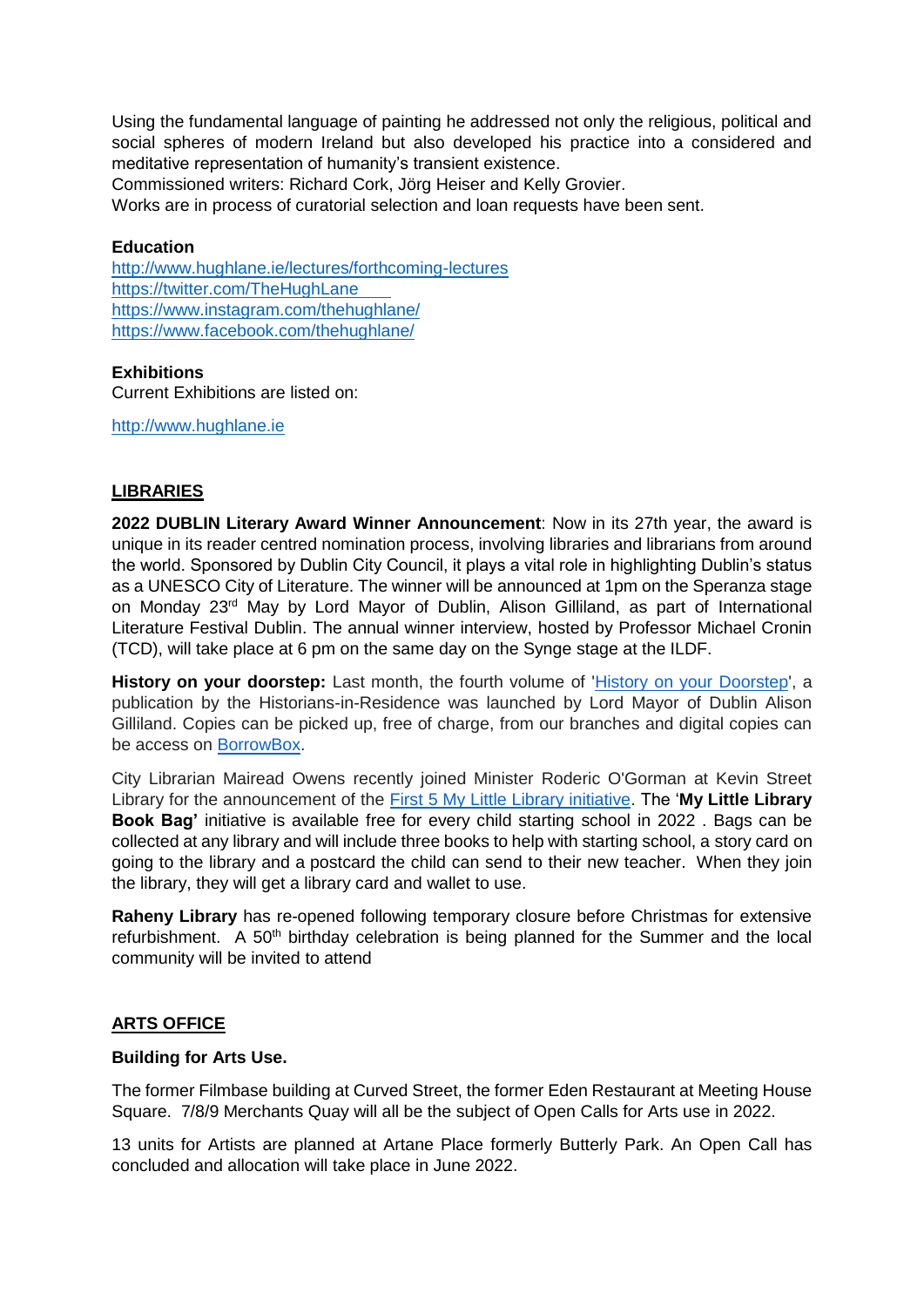Arts Grants review is ongoing and will have an interim report in June.

In the North Central Area research will be available shortly on experiences of the Arts by local residents and will be presented to the North Central Area on June.

Public Art Strand 2 commissioning has requested further detail from two applicants from the Round 2 process.

### **PARKS, BIODIVERSITY & LANDSCAPE SERVICES**

#### **Bridgefoot Street Park Opening**

The Lord Mayor of Dublin, Alison Gilliland formally opened Bridgefoot Street Park on Wednesday 4<sup>th</sup> May 2022. Working in collaboration with the local community and Area Councillors, Dublin City Council transformed a derelict site into a new sustainable community amenity which is accessible to people of all ages and abilities.

The park under construction since 2020 is approximately 1 hectare in size and has been developed utilising recycled materials such as calp, concrete, reclaimed stone and brick as aggregate to create pavement, seating and play spaces, reducing the amount of construction material going to landfill.

Features of the park include grassed and planted mounds; a performance area, play spaces, allotments, a community garden, a sculpture created by the participants of the Probationary Service Bridge Project and Bird Boxes provided by participants of the Liberties Training Centre. The community garden has developed from a number of local organisations and residents associations.

181 new trees have also been planted and the planting consists of a mixture of herbaceous and ground-cover species with some amenity grass and ornamental hedging but the overriding emphasis is on native wild-flower seed mix which will be sown into a mix of soil and recycled aggregate. These seeded areas will germinate, flower, self-seed and develop a naturalistic landscape which be unique to this park, creating a biodiversity-rich environment for pollinator bees other insects and wildlife in the city.

#### **Draft Burial Strategy Update**

The proposed actions of the (Draft) Burial Places Strategy are continually under progress and key milestones and deliverables are outlined below.

| <b>Burial Place's Strategy Table of Proposed Actions</b> |                                                                |  |
|----------------------------------------------------------|----------------------------------------------------------------|--|
| <b>Actions</b>                                           | <b>Progress/Delivered</b>                                      |  |
| <b>Provide Columbarium Walls</b>                         | <b>Part 8 Approved</b> (Donnybrook Graveyard Pilot<br>Project) |  |
|                                                          | Procurement/market testing underway<br>$\bullet$               |  |
| <b>Conservation of Nethercross</b>                       | <b>CMF funding received for Conservation</b><br>$\bullet$      |  |
| /St. Canice's Church                                     | <b>Management Plan produced for funding</b>                    |  |
| Graveyard, Finglas                                       | drawdown November 2021 finalised and issued 3                  |  |
|                                                          | May 2022 (PM City Archaeologist)                               |  |
|                                                          | Local stakeholder consultation events completed in             |  |
|                                                          | 2021. Children's Historian in Residence carried out            |  |
|                                                          | engagement with local primary school pupils in 2021            |  |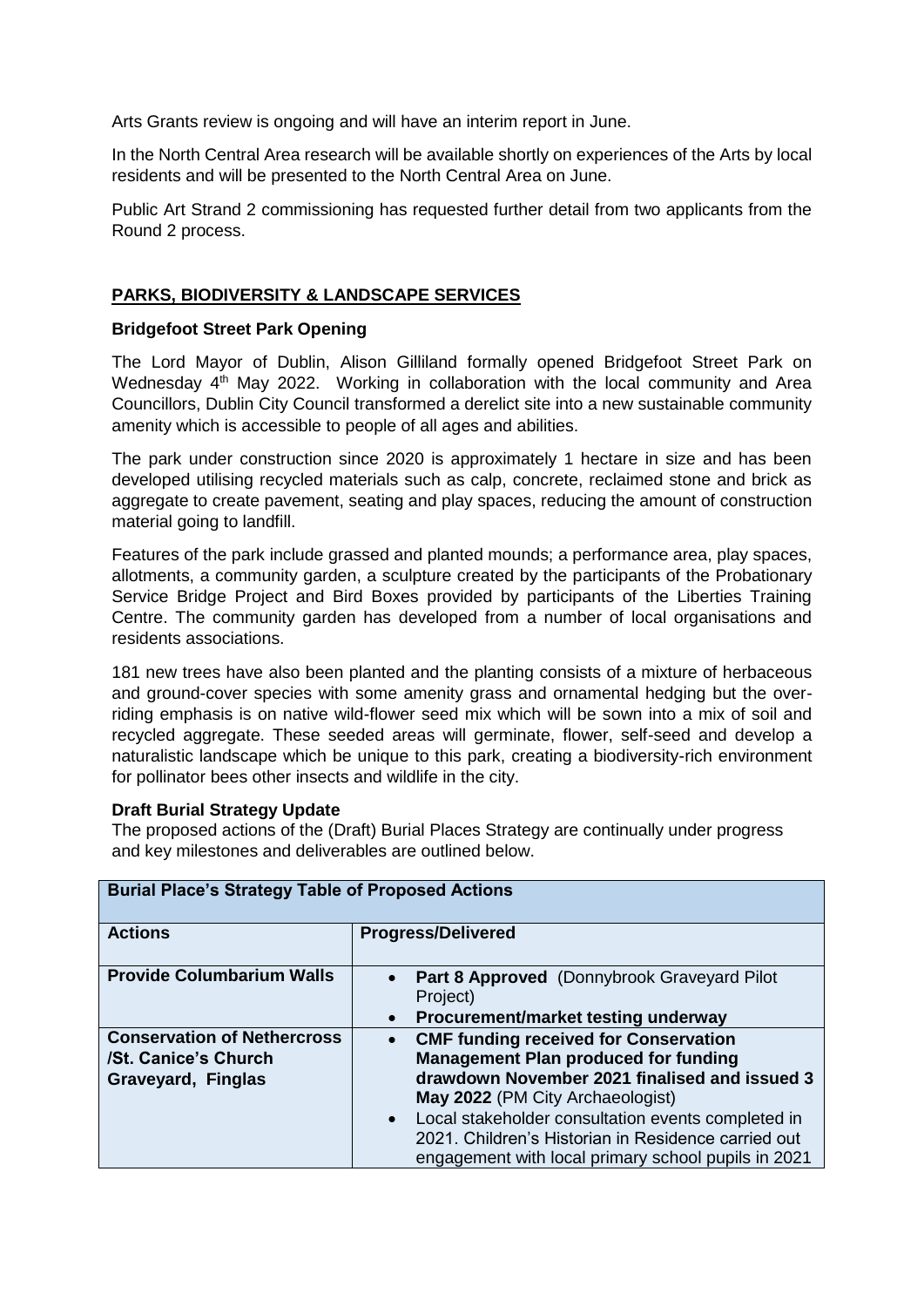|                                                                                             | <b>Interdepartmental Steering Group meets</b><br>$\bullet$<br>regularly (2021 - 2022)<br>Conservation works (P1) to be funded by CMF                                                                                                                                                                                                                                          |  |
|---------------------------------------------------------------------------------------------|-------------------------------------------------------------------------------------------------------------------------------------------------------------------------------------------------------------------------------------------------------------------------------------------------------------------------------------------------------------------------------|--|
|                                                                                             | 2022 grants<br>(preparation works underway) 85k awarded                                                                                                                                                                                                                                                                                                                       |  |
| <b>Prepare Conservation</b><br><b>Management Plans (CMP)</b>                                | CMPS funded by the CMF 2021 grant and finalised;<br><b>Bluebell Graveyard,</b><br>Merrion 'Bellevue' Graveyard,<br>Church of St. Nicholas Within<br>St. Canice's Graveyard<br>$\bullet$                                                                                                                                                                                       |  |
| Devise a volunteer and<br>community engagement<br>programme                                 | Pilot workshop on best practice maintenance with local<br>stakeholders expected in Q3-Q4 2022                                                                                                                                                                                                                                                                                 |  |
| Heritage Interpretation &<br><b>Wayfinding plans</b>                                        | Audio guides funded by CMF 2021 grant;<br>Huguenot Cemetery Merrion Row,<br>Cabbage Garden<br>$\bullet$<br>Jewish Cemetery, Ballybough<br>Available on;<br>https://www.dublincity.ie/residential/parks/new-parks-and-<br>projects/conservation-interpretation<br>Interpretation strategies also delivered in 2021<br>Proposed audio guide for St. James' Graveyard<br>in 2022 |  |
| <b>Baseline ecological surveys</b>                                                          | 2 no. surveys completed (Merrion 'Bellevue' and<br>Donnybrook Graveyards), St. Canice's Graveyard<br>survey underway (Spring & Summer 2022 surveys)                                                                                                                                                                                                                           |  |
| <b>Management &amp; Maintenance</b>                                                         | Management and maintenance regimes will be based on<br>recommendations of the Conservation Management Plans<br>and ecological surveys etc.                                                                                                                                                                                                                                    |  |
| <b>Jewish Cemetery</b><br>(Ballybough)<br><b>Conservation</b>                               | Phase 1 of conservation works to the former<br>$\bullet$<br>Mortuary House completed.<br><b>Audioguide live</b><br>$\bullet$                                                                                                                                                                                                                                                  |  |
| St. James's Graveyard -<br>Implement a landscape<br>scheme                                  | Delivery of the proposed heritage audioguide is<br>$\bullet$<br>the 2022 priority $-$ funding awarded, consultants<br>appointed and project commencement April 2022                                                                                                                                                                                                           |  |
| <b>Apply for grants</b>                                                                     | Successful in award and reimbursement of 8 no.<br>$\bullet$<br><b>CMF 2021 grants (PM = Parks, Biodiversity and</b><br>Landscape Services)<br>Successful in award of 2 no. CMF 2022 grants<br>(PM = Parks, Biodiversity and Landscape Services)                                                                                                                               |  |
| <b>BPS Delivery Mechanism -</b><br><b>Archaeology, Conservation</b><br>and Heritage Section | Assessing and managing the CMF grant funding and<br>associated projects requires professional and administrative<br>resource input from both the Archaeology, Conservation<br>and Heritage Section of the Planning Property and                                                                                                                                               |  |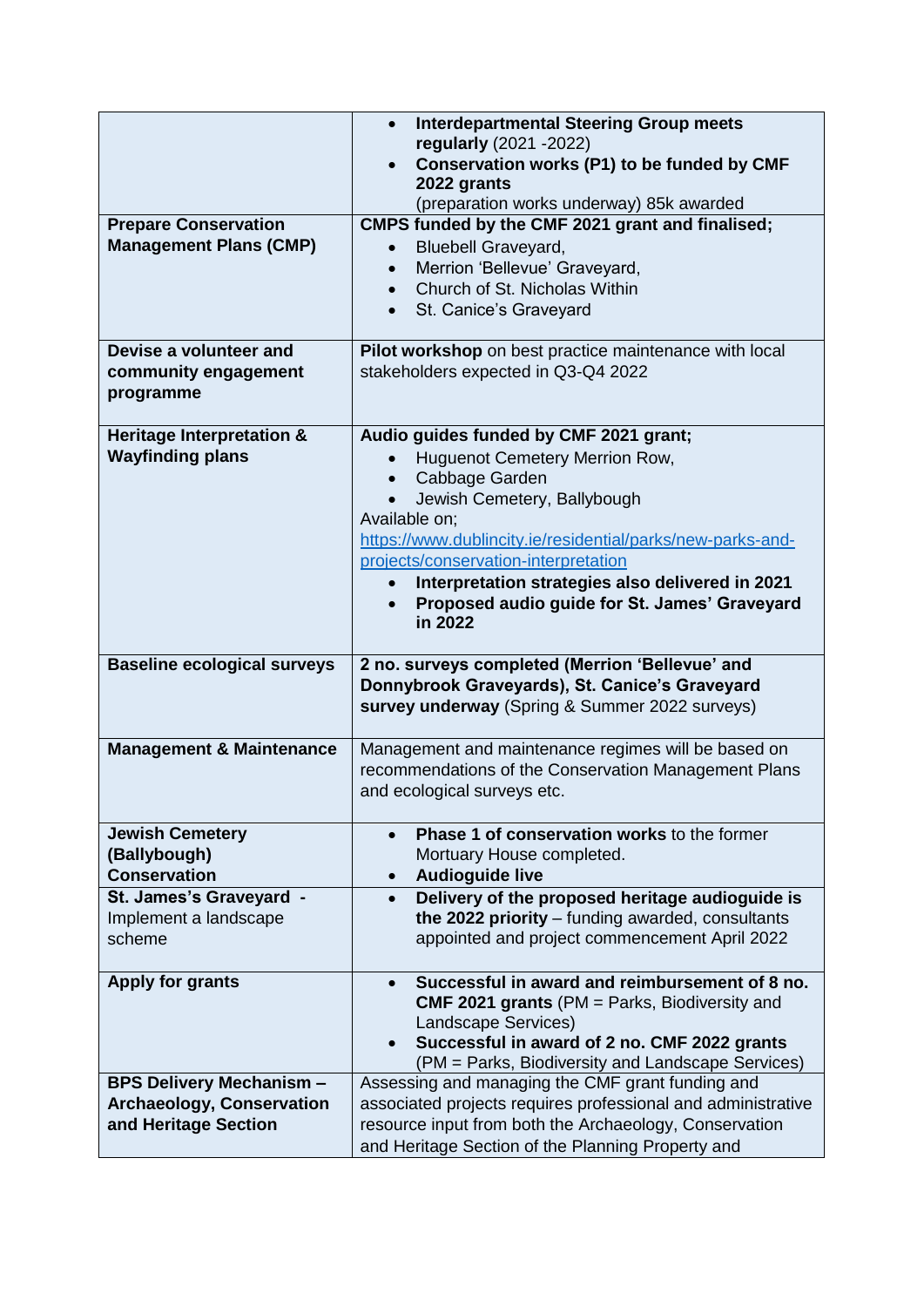| Economic Development Department and Parks, Biodiversity<br>and Landscape |
|--------------------------------------------------------------------------|
|--------------------------------------------------------------------------|

### **Community Monuments Fund Update**

### **2022 Applications**

On 19 April 2022, the Minister of State for Heritage and Electoral Reform, Malcolm Noonan, announced the award of grants for a wide range of archaeological heritage projects under the department's 2022 Community Monuments Fund. The projects and associated grant funding that are directly pertinent to Parks, Biodiversity and Landscape are outlined below.

| <b>Site</b>            | <b>Stream</b>  | <b>Outcome</b>     | <b>Applicant</b> | Award      | <b>Reference</b> |
|------------------------|----------------|--------------------|------------------|------------|------------------|
| <b>Clontarf</b>        |                | Conservation       | <b>DCC Parks</b> | €0         |                  |
| Graveyard              |                | Management         |                  |            |                  |
|                        |                | Plan               |                  |            |                  |
| <b>St Canice's</b>     | 1              | <b>Works</b>       | <b>DCC Parks</b> | €85,000.00 | CMF22-1-         |
| Graveyard,             |                |                    |                  |            | <b>DC001</b>     |
| <b>Finglas</b>         |                |                    |                  |            |                  |
| <b>Church of St</b>    | 1              | <b>Works</b>       | <b>DCC Parks</b> | €0         |                  |
| <b>Nicholas Within</b> |                |                    |                  |            |                  |
| <b>Clontarf</b>        | $\overline{2}$ | Conservation       | <b>DCC Parks</b> | €0         |                  |
| Graveyard              |                | Management         |                  |            |                  |
|                        |                | Plan               |                  |            |                  |
| <b>St James's</b>      | 3              | Interpretative     | <b>DCC Parks</b> | €10,762.50 | CMF22-3-         |
| <b>Church and</b>      |                | <b>Audio Guide</b> |                  |            | <b>DC001</b>     |
| Graveyard              |                |                    |                  |            |                  |

The combined grants awarded for DCC projects in 2022 totals €95,762.50.

While the Church of St. Nicholas Within project did not receive a CMF 2022 grant; Parks, Biodiversity and Landscape Services have allocated funds in 2022 for a continuation of the conservation works to St Nicholas Within as recommended by the CMP. Urgent repairs to the structure were completed, in Q4 2021.

## **St James's Church and Graveyard Interpretative Audio Guide**

The aim of this project is to raise awareness of an important historic city site. The audio guide will enable visitors to the graveyard interested parties anywhere in the world to learn more about the people buried there and the development of the cemetery. The guide will enhance the knowledge of local people, many of whom have relatives/ancestors interred in the cemetery. Local community and stakeholders will be given the opportunity to contribute to the audio-guide, to inspire more interest both in Dublin 8 and the wider diaspora.

## **St Canice's Graveyard Finglas Works (Implementation of CMP)**

This grant will fund urgent and essential works to conserve the church, boundary walls and adjacent mortuary monuments, which are in poor condition and at risk of further losses. The works will increase public access to the site and will implement the actions of St Canice's